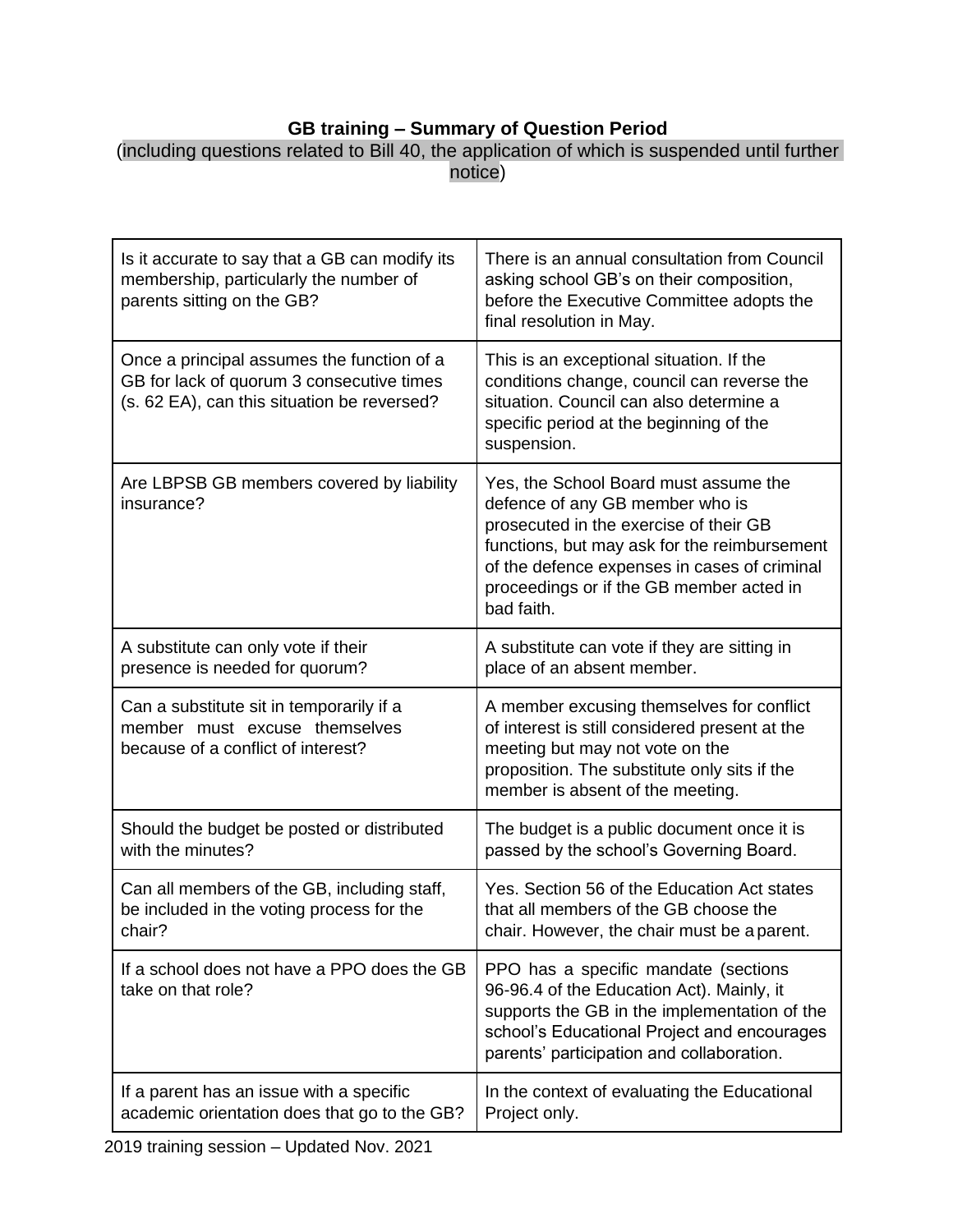| If a child graduates from school before the<br>two-year term is up, does the parent of<br>that child remain on GB?                                   | In that situation, the parent can remain a<br>GB member until the next AGA (Section<br>55 EA). Not to be confused with a Parent<br>Commissioner who can finish their term of<br>2 years even if their child has graduated<br>(s. 47 EA).                                                                                                                                                                                                                                                                                                   |
|------------------------------------------------------------------------------------------------------------------------------------------------------|--------------------------------------------------------------------------------------------------------------------------------------------------------------------------------------------------------------------------------------------------------------------------------------------------------------------------------------------------------------------------------------------------------------------------------------------------------------------------------------------------------------------------------------------|
| If a substitute is used to replace a member<br>who has vacated, how is the substitute<br>replaced                                                    | Substitutes can't be replaced until the next<br>AGA.                                                                                                                                                                                                                                                                                                                                                                                                                                                                                       |
| Bill 40 (suspended): Half parents on the GB<br>are elected at the AGA on even years and<br>half on odd years. How does it work in the<br>first year? | S. 54 EA with proposed modification of<br><b>Bill 40:</b> The term of office of parents'<br>representatives on the governing board is<br>two years and the term of office of the<br>representatives of other groups is one year.<br>Half of the parent representatives are elected<br>for a term beginning on an odd-numbered<br>year and the other half, for a term beginning<br>on an even- numbered year. In the case of a<br>new governing board, the elected parents<br>shall determine who among them is to have<br>a one-year term. |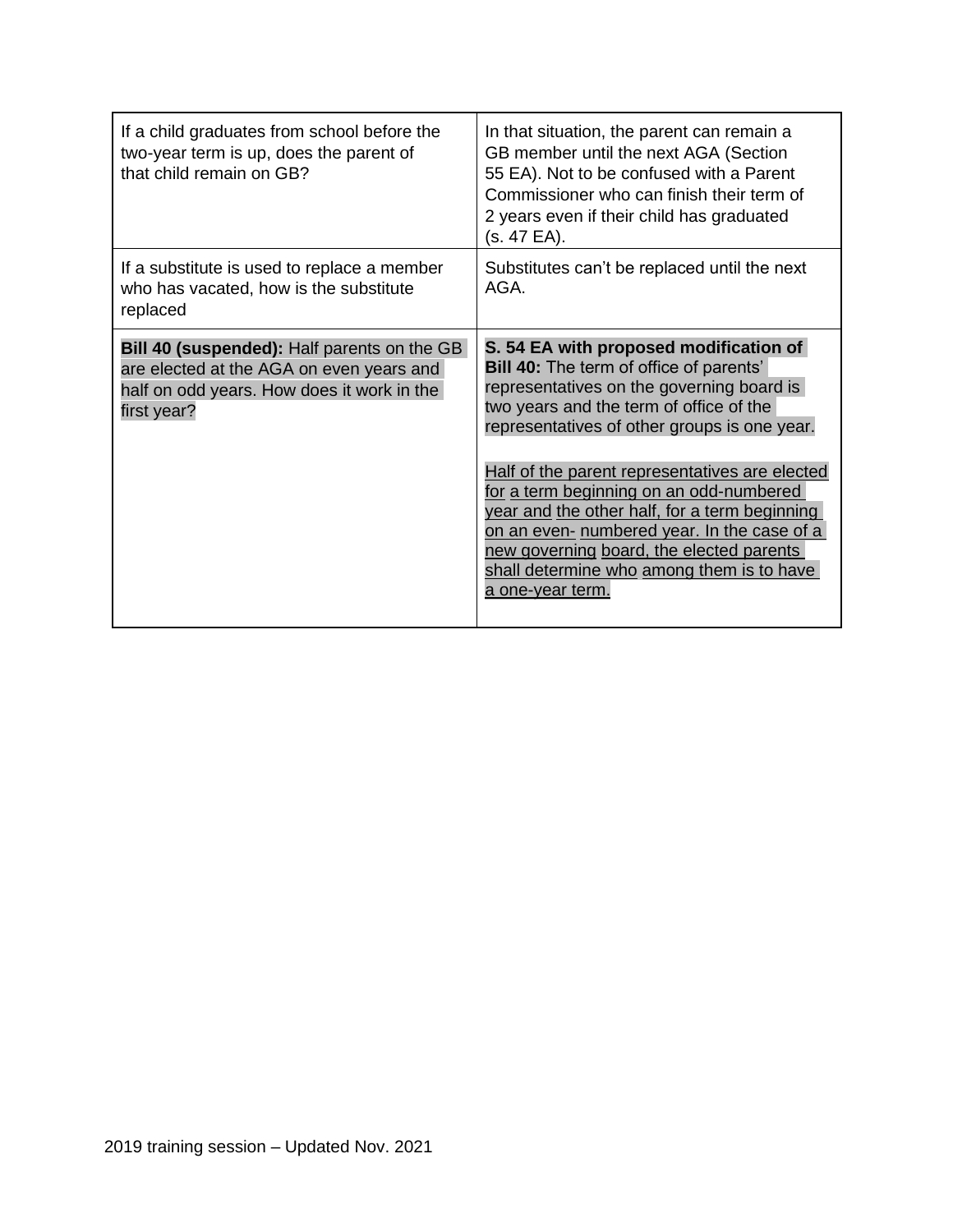| Bill 40 (suspended): Can a PC rep be a rep<br>on a Board of Directors of a Service Center? | Yes. Criteria (s. 20 of the Act Respecting<br>School Elections with proposed modifications<br>of Bill 40):                                                                                                                                                                                                                                |
|--------------------------------------------------------------------------------------------|-------------------------------------------------------------------------------------------------------------------------------------------------------------------------------------------------------------------------------------------------------------------------------------------------------------------------------------------|
|                                                                                            | (1) be the parent of a child admitted to<br>educational services provided by the school<br>service centre;                                                                                                                                                                                                                                |
|                                                                                            | (2) be entitled to have his name entered<br>on the school service centre's list of<br>electors;                                                                                                                                                                                                                                           |
|                                                                                            | (3) have been domiciled in the school<br>service centre's territory for six months or<br>more;                                                                                                                                                                                                                                            |
|                                                                                            | (4) sit as a parent representative on the<br>governing board of a school or of a vocational<br>training centre that is under the jurisdiction of<br>the school service centre or as a parent<br>representative on the school service centre's<br>board of directors; and                                                                  |
|                                                                                            | (5) not be a member of the school service<br>centre's staff.                                                                                                                                                                                                                                                                              |
| Can a policy or program affecting students be<br>discussed at a GB meeting?                | Yes, during the public question period, but it<br>must be pointed out that references to<br>individual students or teachers cannot be<br>discussed at the GB. GB members must be<br>mindful that any issue that is clearly directed<br>at a specific child or specific teacher or parent<br>should be directed to a private conversation. |
| Bill 40 (suspended): Does the<br>composition of GB's change for Centers<br>under Bill 40?  | Under Bill 40, the GB will still be composed<br>of parents, staff, a community member, and<br>where applicable, a daycare representative<br>and a student representative. The number of<br>GB members will be established at 12.                                                                                                          |
| Are teacher substitutes voted at the AGM?                                                  | They determine their own election procedure<br>at their own meeting (s. 48 EA). Normally<br>that would happen at the same time as they<br>elect their members (s. 51.1 EA).                                                                                                                                                               |
| Are Daycare Operating funds considered<br>public?                                          | The Daycare budget must be presented to<br>GB, it is a public document.                                                                                                                                                                                                                                                                   |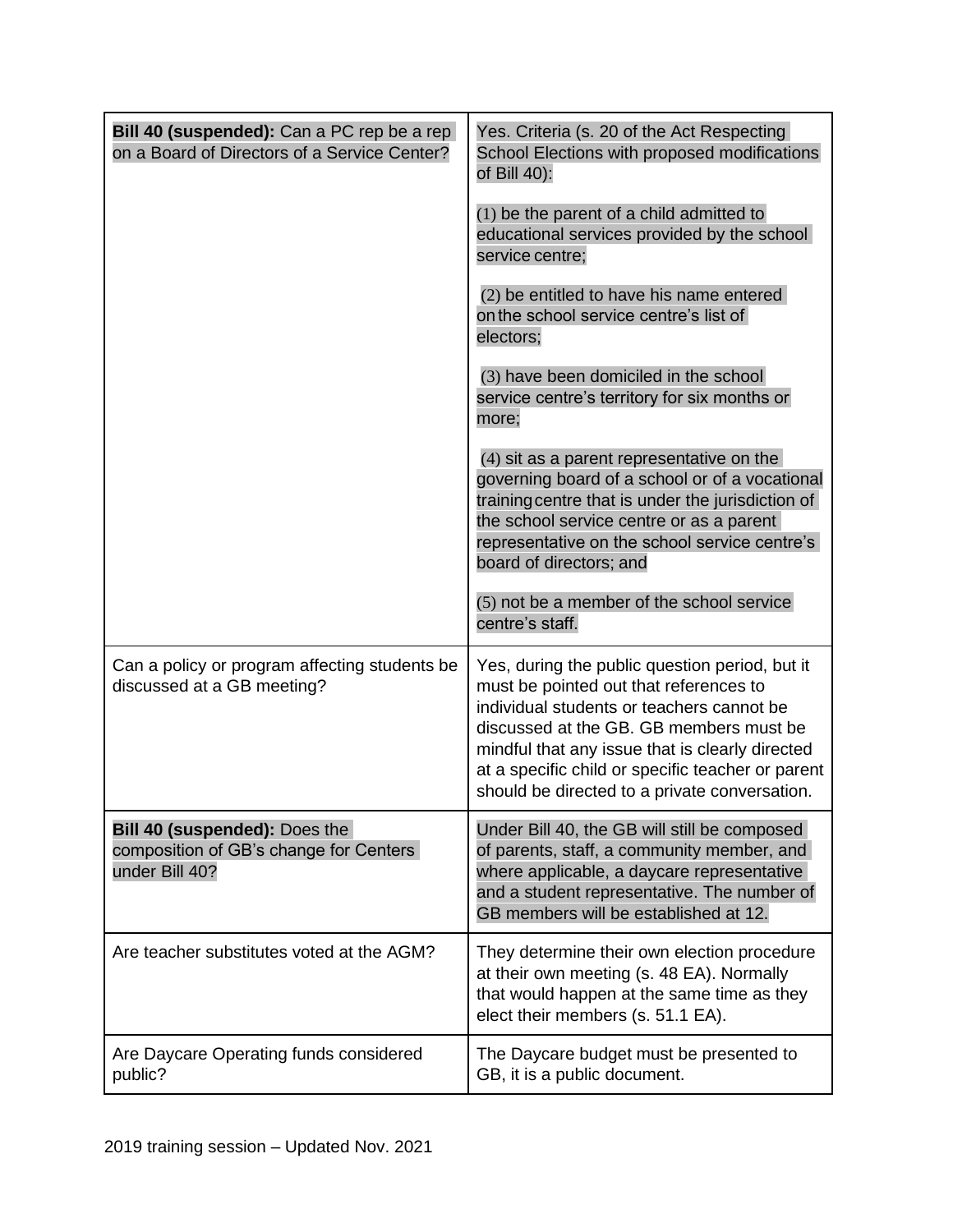| Is a homework program run by the daycare<br>open to have volunteers? Can that be<br>discussed at a GB meeting?     | Yes                                                                                                                                                                                                                                                                                                                                    |
|--------------------------------------------------------------------------------------------------------------------|----------------------------------------------------------------------------------------------------------------------------------------------------------------------------------------------------------------------------------------------------------------------------------------------------------------------------------------|
| Are any GB members able to add items to a<br>GB agenda? Does it matter where new items<br>are added to the agenda? | The process for adding questions and<br>building agendas is covered in the internal<br>rules of the GB. The chair can also ask for<br>additions at the beginning of the meeting.<br>Where those new items go on the agenda is<br>at the discretion of the chair.                                                                       |
| Can the principal veto an agenda item?                                                                             | No, but GB members must understand that<br>certain questions may require information or<br>consultation with staff that cannot be obtained<br>at the last minute. Certain items may also fall<br>outside the mandate of the GB.                                                                                                        |
| What is the primary obligation of the<br>Governing Board?                                                          | To fulfill its mandate as per the Education<br>Act (sections 74-95 EA). All decisions must<br>be taken in the best interests of the<br>students.                                                                                                                                                                                       |
| Does Bill 40 change the mandate of the<br><b>Governing Board?</b>                                                  | As the bill stands, the mandate is<br>fundamentally unchanged.                                                                                                                                                                                                                                                                         |
| Who controls the GB budget? Who manages<br>it?                                                                     | The GB adopts the school's budget proposed<br>by the Principal (s. 95 EA). The school<br>manages the dispensing of the funds.                                                                                                                                                                                                          |
| Can there be an internal rule on how a<br>member is removed? For example, if they<br>miss multiple meetings.       | The GB does not have the right to remove<br>them. It can only be explicit with them about<br>their responsibility as a member and discuss<br>the possibility that they consider resigning if<br>they cannot fulfill the mandate.                                                                                                       |
| Does the agenda have to be posted on-line?<br>Does it have to be made available to the<br>public?                  | There is no format dictated by law as to how<br>it is posted. You are not obliged to post it on<br>the website. That is a convenience. It is<br>understood that any agenda is a draft until<br>approved at the meeting.                                                                                                                |
| If a GB member is also a Home and School<br>member, is that a conflict of interest?                                | So long as there is no personal benefit for a<br>Home and School member there is no conflict<br>of interest. A GB member in a conflict of<br>interest must disclose it and abstain from<br>discussing and voting (s. 70 EA). Remember,<br>however, that it is the GB which is giving the<br>H&S permission to operate in the building. |